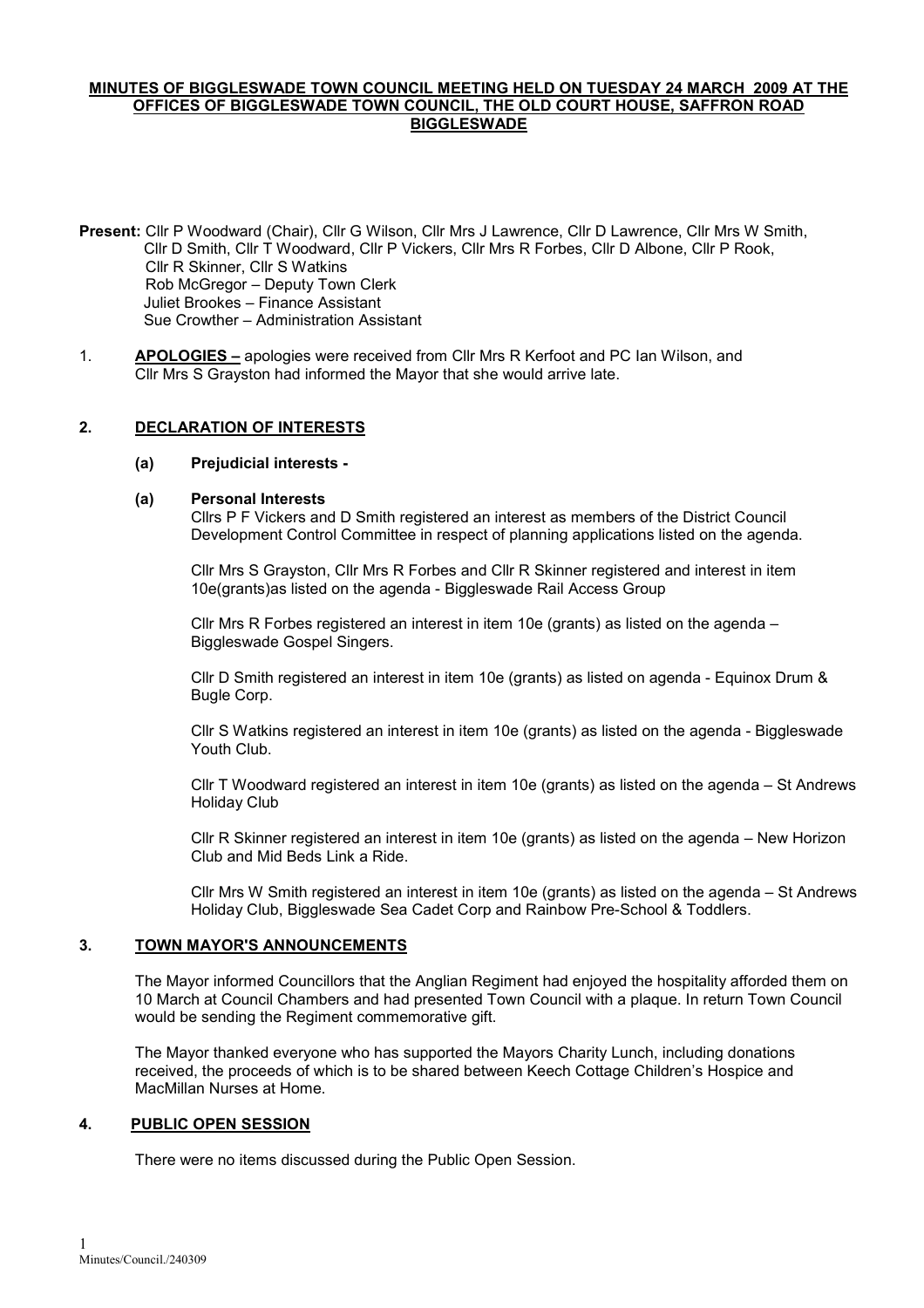# 5. BEDFORDSHIRE CONSTABULARY

As PC Ian Wilson was unable to attend the meeting, Councillors received a report of the latest crime figures. Overall crime has decreased from December 2008 to February 2009 when compared to the same period last year. Criminal damage was down 39% and Theft from motor vehicles was down 44%.

Although there has been an increase in shoplifting the level of arrests has also risen with the help of the Town Centre CCTV, shop CCTV and also the radio link.

The majority of violence against the person offences are of a minor level and a substantial domestic related. However there were two GBH offences both at a Public House. Offenders have been arrested for these incidents and the Police have now insisted that the pub has door staff.

# 6. MINUTES OF MEETINGS

- a. Members received and adopted Minutes of the Personnel meeting held on 19 February 2008 at the Offices of Biggleswade Town Council, The Old Court House, Saffron Road, Biggleswade.
- b. Members received and adopted Minutes of the Council meeting held on 24 February 2008 at the Offices of Biggleswade Town Council, The Old Court House, Saffron Road, Biggleswade.
- c. Members received and adopted Minutes of the Public Land and Open Spaces meeting held on 3 March 2008 at the offices of Biggleswade Town Council, The Old Court, Saffron Road, Biggleswade.

# 7. MATTERS ARISING

- a. Minutes of the Personnel meeting held on 19 February 2008 None
- b. Minutes of the Council meeting held on 24 February None
- c. Minutes of the Public Land and Open Spaces meeting held on 3 March None

# 8. PLANNING APPLICATIONS

# a. 09/00446/FULL – 98 Dells Lane, Biggleswade.

Full: First floor side/rear extension.

It was RESOLVED that the Town Council raise no objection to this application provided the neighbours are consulted and that any comments they may make are considered by MBDC in their deliberations. In addition, the District Council is to ensure that their guidelines on the size of the proposed extension to the principle dwelling are complied with in order to eliminate detriment in respect of light and privacy of adjacent residents.

# b. 08/02412/FULL – The Rising Sun, Sun Street, Biggleswade.

Full: Demolition of existing public house to facilitate the erection of part two & part one storey building comprising of no.12 one bedroom and two bedroom temporary family dwellings (Use Class C2) with associated landscaping & parking. Amendments to the above Application.

It was RESOLVED that the Town Council raise no objection to this application.

#### c. 09/00409/FULL - 32 Sun Street, Biggleswade

Full: Change of use of property from residential to D1(non-residential) for a childminding operation.

It was RESOLVED that the Town Council raise no objection to this application

# d. 09/00228//FULL – 101 The Rowlands, Biggleswade

Full: Single storey front and rear extensions

It was RESOLVED that the Town Council raise no objection to this application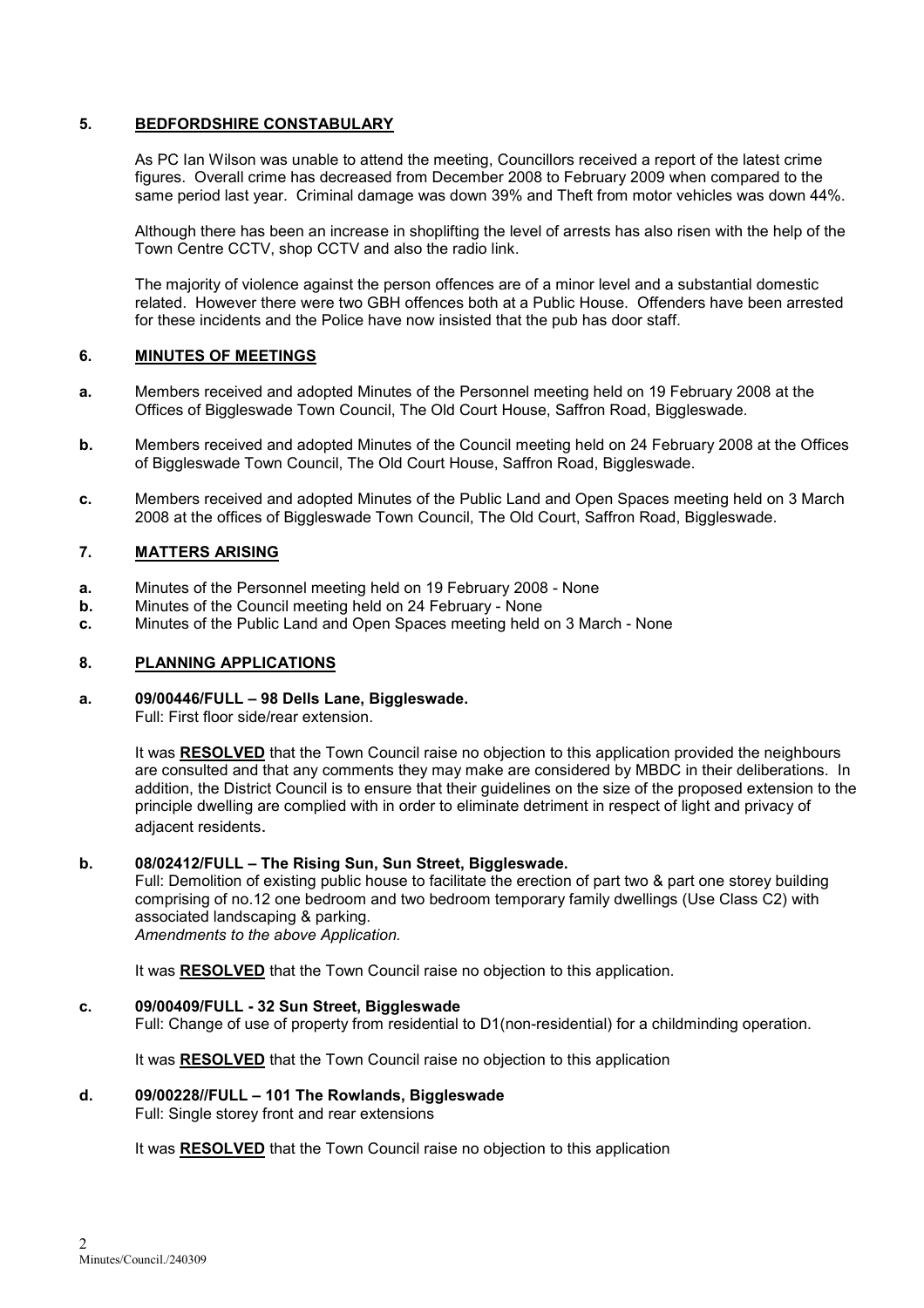# 9. ACCOUNTS

## a. Financial Administration

Members received and adopted the following accounts:

- i. Detailed Balance Sheet to February 2009
- ii. Summary of Income & Expenditure.
- iii. Current Bank Account, receipts and payments to February 2009

#### b. Annual Audit 2008/2009

Members received a copy of the external Audit Report for year end 31 March 2008.

It was RESOLVED that this be noted.

## 10. ITEMS FOR CONSIDERATION

## a. Request for Charity Football Match – 3 May 2009

Members considered correspondence received from the Whistle and Flute public house requesting permission to use the Lakes football pitch on Sunday 3 May commencing at 11am, for a Charity football match to raise funds for St John's Moggerhanger and Keech Cottage Children's Hospice.

It was RESOLVED that the Town Council raise no objection to this request.

## b. Meeting dates for 2009/2010

Members were asked to consider Committee dates for the year 2009/2010.

It was RESOLVED that the dates be approved.

#### c. Italian Market in Biggleswade

Members considered a request from Simon Faro, Director of Italia in Piazza, to hold an Italian Market in Biggleswade. This would be on a Sunday in either October or November.

They import all of the food they sell, except bread, directly from producers in Italy on a regular basis. The range of foods include cheeses & cured meats, classic torrone (nougat), a variety of biscuits, cakes & sweets, many types of olive oils & balsamic vinegar and a selection of Olives

It was RESOLVED that the Town Council raise no objection to this request, but inform Simon Faro that a Friday would be the best day for Biggleswade, during October or November, but not the same week as the Farmers Market.

# d. Request from Ice Force

 Members considered request from Ice Force to provide a Festive Ice Rink in Biggleswade Town Centre for Christmas 2009. They do not just hire the rinks, they operate a 'partnership scheme' meaning the investment required is much less that that of traditional rink hire and the potential revenue could generate for the town is significant.

 Based on a 5 week period they would ask for an investment of £10,000 towards the costs. In return they would provide a significant number of free skate passes for promotional event.

 They would expect this event to generate income for Town Council of approximately £40,000, with at least 20,000 people using the rink, many travelling from outside the area, bringing much needed shoppers into the town.

It was RESOLVED that the Town Council OBJECT to this request as is felt that the location of the rink would not be good for the Market or the Town in general, and Council cannot afford to risk the £10,000 requested towards the cost.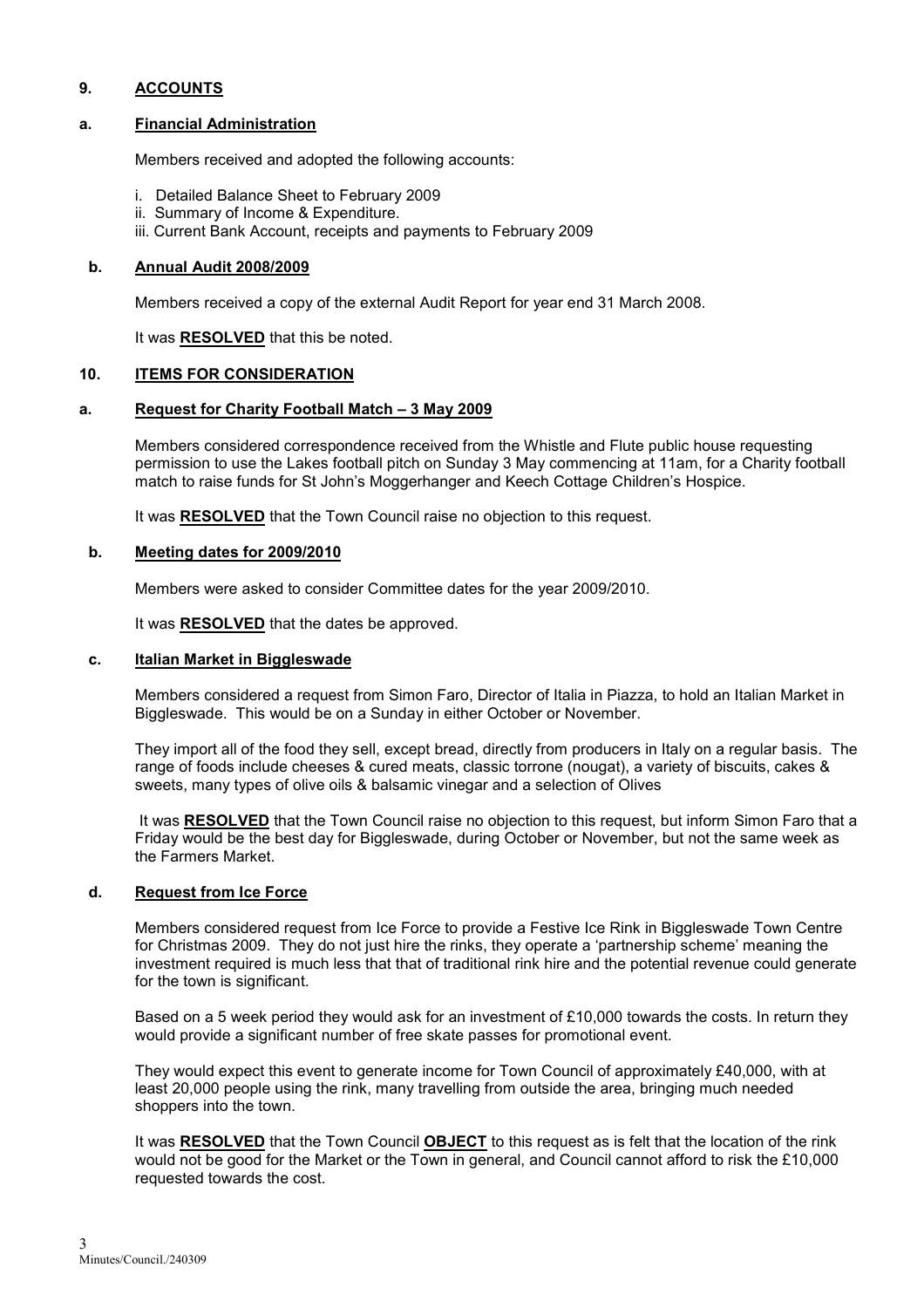# e. Grants/Donations

i. Members considered applications for Community Grants and it was RESOLVED that the following grants be made:

| 1.  | Biggleswade Sea Cadet Corp                    | £300       |
|-----|-----------------------------------------------|------------|
| 2.  | The Pasque Charity (Keech Cottage)            | £500       |
| 3.  | Rainbow Pre-School & Toddlers                 | £500       |
| 4.  | Vitalise                                      | £460       |
| 5.  | <b>Biggleswade Sports</b>                     | £184       |
| 6.  | <b>Biggleswade First Aid Club</b>             | £300       |
| 7.  | Mid Beds Citizen Advice Bureau                | <b>NIL</b> |
| 8.  | <b>Biggles FM</b>                             | £600       |
| 9.  | Equinox Drum & Bugle Corps                    | £450       |
| 10. | <b>Biggleswade Youth Club</b>                 | £300       |
| 11. | Girlguiding Biggleswade District              | £300       |
| 12. | <b>Brigham Pre-School</b>                     | £400       |
| 13. | 7 <sup>th</sup> Biggleswade Brownie Pack      | £200       |
| 14. | 4 <sup>th</sup> Biggleswade Brownie Pack      | £200       |
| 15. | <b>Biggleswade Twinning Association</b>       | £100       |
| 16. | <b>Furzenhall Residents Association</b>       | NIL        |
| 17. | Shefford and Sandy Hockey Club                | NIL.       |
| 18. | <b>Biggleswade Phoenix Explorer Scouts</b>    | £200       |
| 19. | <b>East Beds Concert Band</b>                 | £300       |
| 20. | Biggleswade Rail Access Campaign              | £80        |
| 21. | The Kestrels Archery Club                     | £200       |
| 22. | <b>Biggleswade Amateur Theatrical Society</b> | £500       |
| 23. | <b>Biggleswade History Society</b>            | £150       |
| 24. | <b>Ivel Stroke Club</b>                       | £200       |
| 25. | St Andrews Holiday Club                       | £250       |
| 26. | Carers in Bedfordshire                        | £200       |
| 27. | Mid Beds Link a Ride                          | £250       |
| 28. | New Horizon Club                              | NIL        |
| 29. | <b>Biggleswade Library</b>                    | £200       |
| 30. | <b>Biggleswade Gospel Singers</b>             | £150       |

ii Members considered a request from Biggleswade Town Cricket Club asking Council to sponsor match balls as in previous years at a cost of £10 per game.

It was RESOLVED that Council would sponsor 5 match balls at a cost of  $£10$  per game.

# f. Town Plan Steering Group – Market Stall & Petty Cash

Town Council received a request from the Town Plan Steering Group to hold a petty cash float of £100 for the purchase of small items such as post-it notes, paint etc.

It was RESOLVED that this request be refused and that the existing arrangement be continued.

#### g. Financial Risk Assessment and Review

Members received a copy of the Financial Risk Assessment and Review, and approved the documented Risk Assessment.

It was RESOLVED this document be approved but that in future this item be added to the Finance Committee agenda.

#### h. Fees for 2009/2010

Members considered Town Council fees for 2009/2010.

It was RESOLVED to increase all fees by 2.5%, rounded up or down to the nearest round figure.